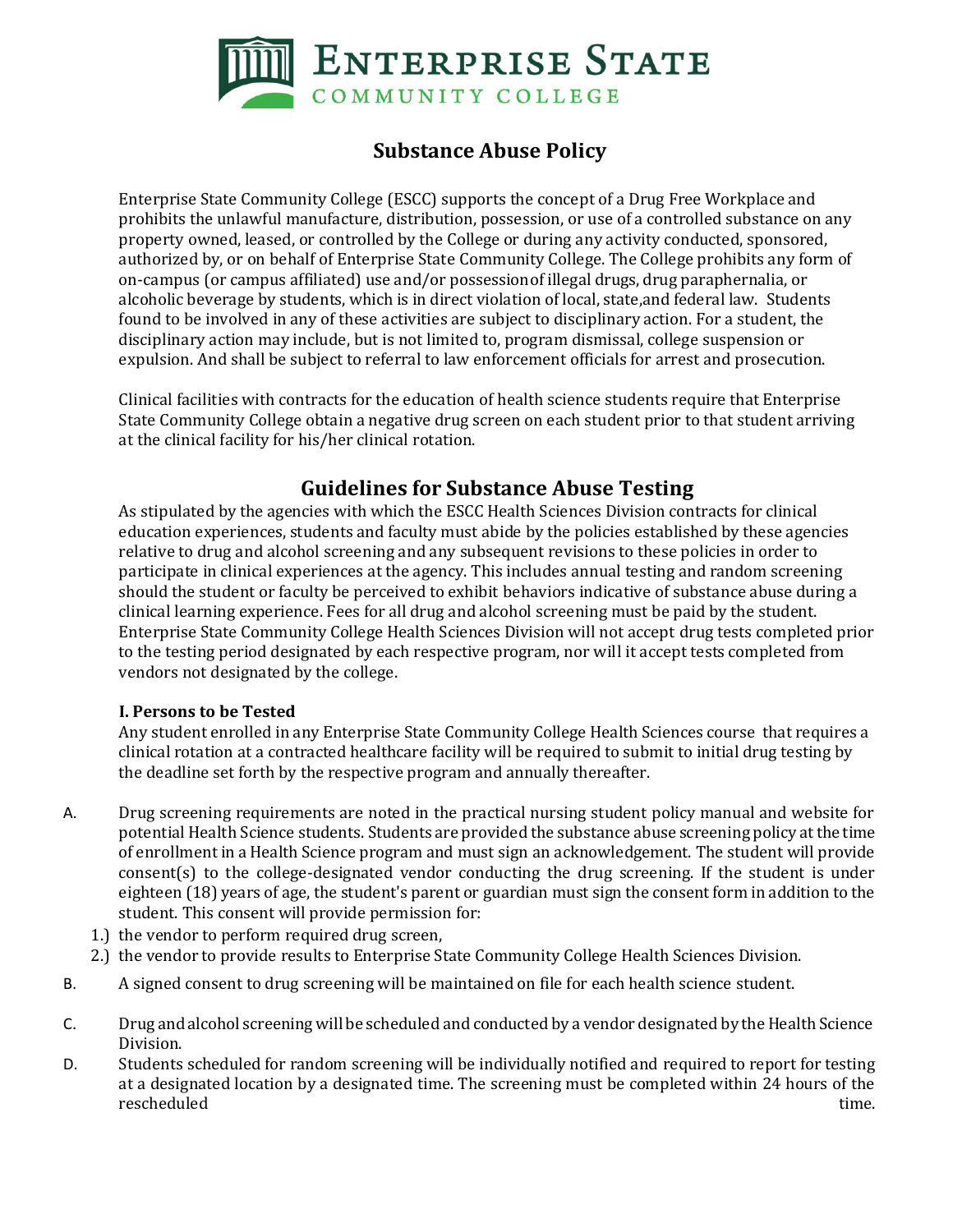

- E. Students have the right to refuse to consent to drug testing. However, students who decline or fail to complete the drug testing will be refused access to clinical education facilities andwill be unable toachieve the required clinical learning experiences. Refusal to submit to drug testing will render the student unable to meet the clinical rotation requirements of the Health Science program or course. A grade of "F" will be recorded for the course(s) if the student does not officially withdraw.
- F. A student must have a negative drug/ alcohol-screening test on file to complete Health Science courses with a clinical component.
- G. A student who is unable to successfully complete the clinical learning experiences of any Health Science course due to a positive drug screen may apply for readmission to any ESCC Health Science program. The student will be considered for readmission according to criteria in the Readmission Policy below and the readmission policies applicable to his/her program of study.

## **II. Reasonable Suspicion Screening**

Students may also be required to submit to reasonable suspicion testing as stipulated in the substance abuse screening policy of the clinical agency while participating in clinical experiences. Failure to comply with random testing will result in immediate removal of the student from all clinical rotations and dismissal from the program. The definition of reasonable suspicion, as stated in the substance abuse policies of the clinical agencies, may include the following:

- A. Observable phenomena, such as direct observation of drug or alcohol use and/or the physical symptoms or manifestations of being under the influence of a drug or alcohol;
- B. Presence of an odor of alcohol;
- C. Abnormal conduct or erratic behavior while on campus attending class, participating in laboratory or clinical experiences, excessive absenteeism, as defined by the clinical agency, tardiness, or deterioration in performance;
- D. An accident while in class, lab, or clinical;
- E. Evidence of tampering with a drug test;
- F. Suspected theft of medications, including controlled substances, while in a clinical or laboratory setting;
- G. Information that the individual has caused or contributed to an incident in the clinical agency that created an unnecessarily greater likelihood of a resulting injury to any person or property than should occur in a properly conducted situation or endeavor;
- H. Evidence of involvement in the use, possession, sale, solicitation, or transfer of illegal or illicit drugs or alcohol while enrolled in the Health Science program.
- I. Results are available to the student from the vendor. Students with positive results should contact the Program Director immediately upon receipt of results.

## **III. Confidentiality**

Confidentiality of test results will be maintained by the program director, Department Chair, and the Dean of Instruction, and the student having access to the results - with the exception of legal actions that require access to test results.

### **IV. Readmission Requirements**

If a student withdrew or was dismissed from a health sciences course or program due to:

- A. A positive drug and/or alcohol screen, or
- B. The inability of the student to participate or complete a clinical component due to a positive drug and/or alcohol screen, or
- C. Failure to complete a required drug and/or alcohol screen

The student seeking readmission to a health sciences course or program is required to:

1. **Nursing students** must submit a letter from an Alabama Board of Nursing recognized substance use disorder treatment provider verifying completion of an appropriate substance abuse treatment program,